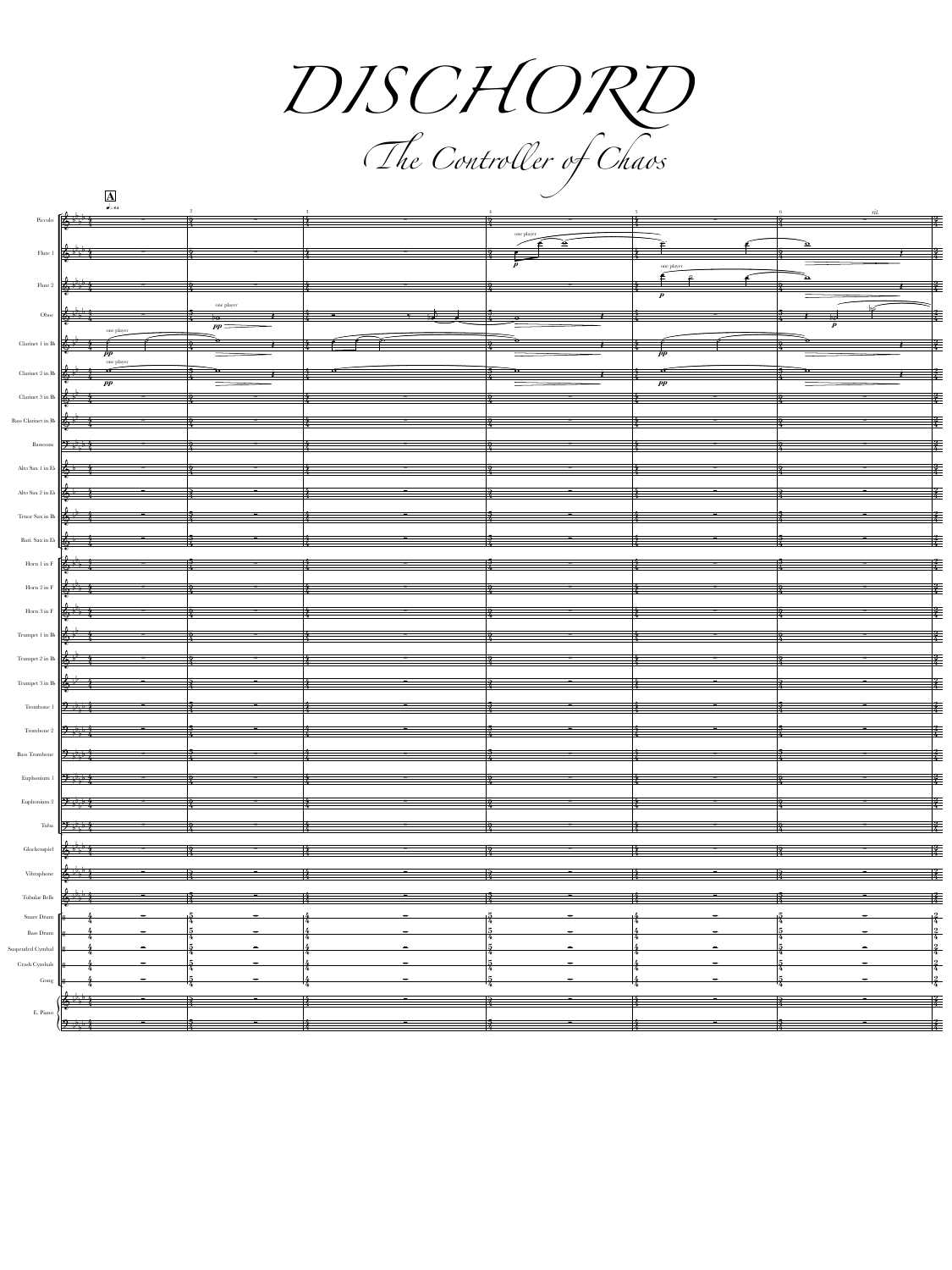

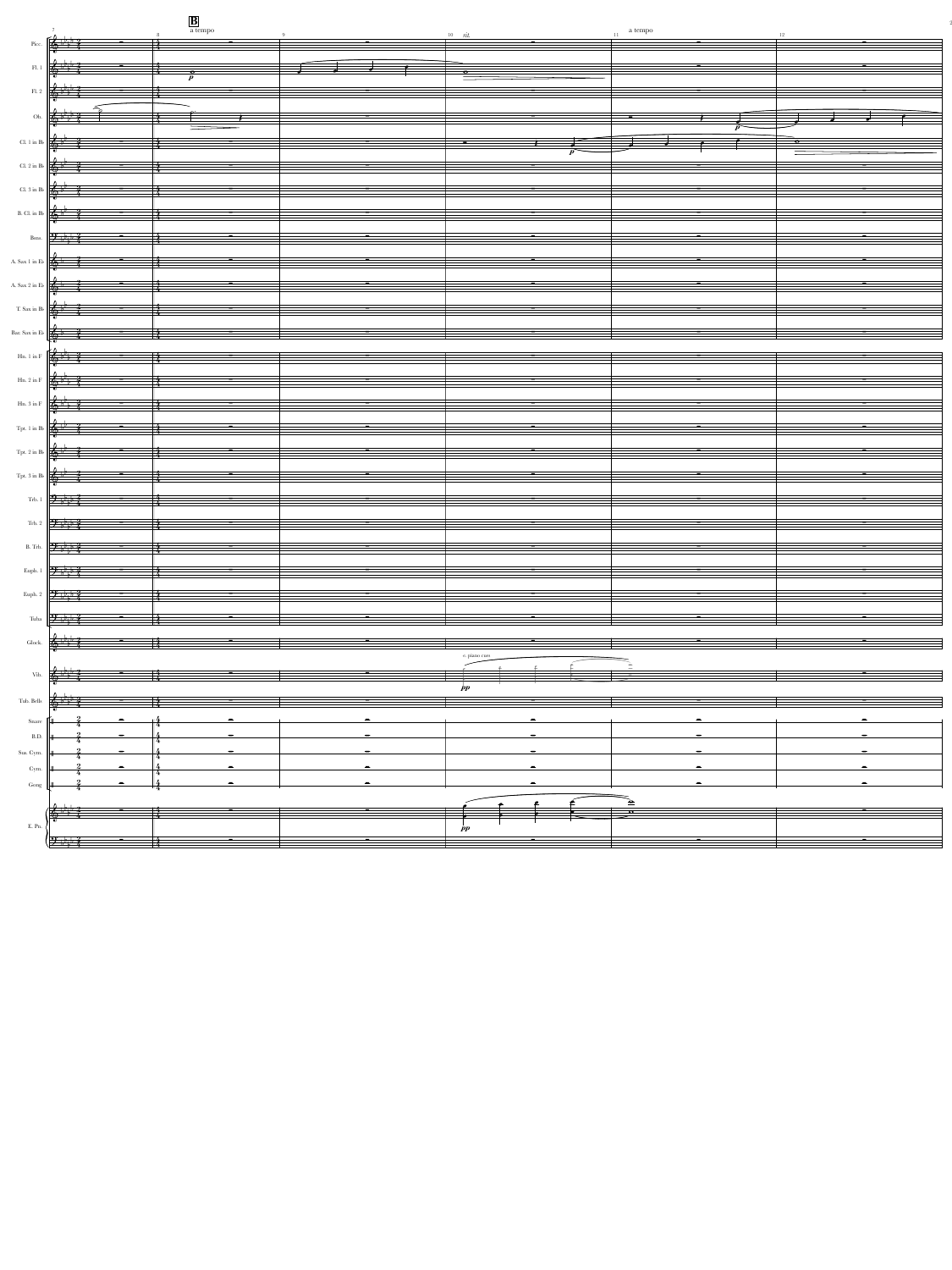|                                                 | $13\,$<br>nit.                                    | a tempo<br>14                     | 15                                                               |                                       | $\frac{17}{11}$ <i>nit</i> . | $18$ a tempo                             |                       |
|-------------------------------------------------|---------------------------------------------------|-----------------------------------|------------------------------------------------------------------|---------------------------------------|------------------------------|------------------------------------------|-----------------------|
|                                                 | Picc.                                             |                                   |                                                                  |                                       |                              |                                          |                       |
| $\,$ Fl. 1 $\,$                                 | $6^{b^b}$                                         |                                   |                                                                  |                                       |                              |                                          |                       |
|                                                 |                                                   |                                   |                                                                  |                                       |                              |                                          | $\frac{1}{\text{mp}}$ |
| $\mathop{\rm Fl.}\nolimits 2$                   | $6^{b^p}$                                         |                                   |                                                                  |                                       |                              |                                          |                       |
| Ob.                                             |                                                   |                                   |                                                                  |                                       |                              |                                          |                       |
|                                                 |                                                   | $\overline{\mathcal{L}}$          |                                                                  |                                       |                              |                                          |                       |
| Cl. 1 in $\rm B\bar{b}$                         | 6 ⊧                                               | $\,$ all in<br>$\overline{\cdot}$ | -<br>$\mathbf{a}$                                                | $\overline{\mathbf{e}}$               | $\overline{\mathbf{e}}$      | $\mathbf{P}$                             |                       |
|                                                 |                                                   | $\bar{p}$                         |                                                                  |                                       |                              |                                          |                       |
| Cl. 2 in $\rm B\!\flat$                         | $\bigoplus$                                       |                                   | all in<br>$\overrightarrow{ }$<br>$\overline{\phantom{a}}$<br>+• | $\bullet$                             | $-\mathbf{e}$                | $\overline{\phantom{a}}$                 |                       |
|                                                 |                                                   |                                   | $\overline{p}$                                                   |                                       |                              |                                          |                       |
| Cl. 3 in $\rm B\bar{\rm b}$                     |                                                   |                                   |                                                                  | $\overrightarrow{ }$<br><u>—</u><br>╦ |                              |                                          |                       |
|                                                 |                                                   |                                   |                                                                  |                                       |                              |                                          |                       |
| B. Cl. in $\mathbb B\flat$                      | Ъ                                                 |                                   |                                                                  |                                       |                              |                                          |                       |
| $_{\rm Bsns.}$                                  | $\mathcal{F}^{\flat}$                             |                                   |                                                                  |                                       |                              | $\bullet$                                |                       |
| A. Sax 1 in $E_b$                               |                                                   |                                   |                                                                  |                                       |                              | $\boldsymbol{p}$<br>$\overline{\bullet}$ |                       |
|                                                 | $\overline{\Phi}$                                 |                                   |                                                                  |                                       |                              | $\overline{p}$                           |                       |
| A. Sax $2$ in $\text{Eb}$                       | 6                                                 |                                   |                                                                  |                                       |                              |                                          |                       |
|                                                 |                                                   |                                   |                                                                  |                                       |                              |                                          |                       |
| T. Sax in $\rm B\flat$                          | ஞ்⊭                                               |                                   |                                                                  |                                       |                              | $\overline{p}$                           |                       |
| Bar. Sax in $\mathrm{Eb}$                       | $\mathbb{C}^1$                                    |                                   |                                                                  |                                       |                              |                                          |                       |
| Hn. 1 in $F$                                    |                                                   |                                   |                                                                  |                                       |                              |                                          |                       |
|                                                 | $6^{p}$                                           |                                   |                                                                  |                                       |                              |                                          |                       |
| Hn. 2 in F $\,$                                 | $\frac{1}{2}$                                     |                                   |                                                                  |                                       |                              |                                          |                       |
| Hn. 3 in F                                      |                                                   |                                   |                                                                  |                                       | н.                           |                                          |                       |
|                                                 |                                                   |                                   |                                                                  |                                       |                              | $\bullet$                                |                       |
| Tpt. 1 in $\rm B\flat$                          | $\Phi^{\flat}$                                    |                                   |                                                                  |                                       |                              |                                          |                       |
| Tpt. $2$ in $\rm B\flat$                        |                                                   |                                   |                                                                  |                                       |                              |                                          |                       |
|                                                 | 6,                                                |                                   |                                                                  |                                       |                              |                                          |                       |
| Tpt. 3 in $\rm B\bar{\it b}$                    | $\phi^{\flat}$                                    |                                   |                                                                  |                                       |                              |                                          |                       |
|                                                 |                                                   |                                   |                                                                  |                                       |                              | $\overline{\mathbf{e}}$                  |                       |
|                                                 | Trb. 1 $\frac{1}{2}$ $\frac{1}{2}$                |                                   |                                                                  |                                       |                              | $\boldsymbol{p}$                         |                       |
|                                                 | Trb. 2 $\frac{1}{2}$ $\frac{1}{2}$                |                                   |                                                                  |                                       |                              | $\overline{\rho}$ .                      | $\leftarrow$          |
|                                                 |                                                   |                                   |                                                                  |                                       |                              | $\boldsymbol{p}$                         |                       |
|                                                 | B. Trb. $\frac{\partial}{\partial \theta}$        |                                   |                                                                  |                                       |                              | $\boldsymbol{p}$                         |                       |
|                                                 |                                                   |                                   |                                                                  |                                       |                              | $\tilde{\mathbf{a}}$                     |                       |
|                                                 | Euph. 1 $\frac{1}{2}$ $\frac{1}{2}$ $\frac{1}{2}$ |                                   |                                                                  |                                       |                              | $\boldsymbol{p}$                         |                       |
|                                                 |                                                   |                                   |                                                                  |                                       |                              | $\hat{f}$ .                              |                       |
| Euph. 2 $\frac{1}{2}$ $\frac{1}{2}$             |                                                   |                                   |                                                                  |                                       |                              | $\boldsymbol{p}$                         |                       |
| ${\hbox{Tuba}}$                                 | $2\nmid \frac{1}{2}\nmid$                         |                                   |                                                                  |                                       |                              |                                          |                       |
| ${\rm Glock}.$                                  | $8 + 1$                                           |                                   |                                                                  |                                       |                              |                                          |                       |
|                                                 |                                                   | $\mathbf{e}$                      |                                                                  | $\rightarrow$                         |                              | $\ddot{\mathbf{e}}$                      |                       |
| $% \left( \mathcal{N}_{\mathrm{L}}\right)$ Vib. | $\frac{6}{9}$                                     |                                   |                                                                  |                                       | $\frac{1}{\sqrt{2}}$         |                                          |                       |
|                                                 |                                                   |                                   |                                                                  |                                       |                              |                                          |                       |
| Tub. Bells                                      |                                                   |                                   |                                                                  |                                       |                              |                                          |                       |
| Snare                                           |                                                   |                                   |                                                                  |                                       |                              |                                          |                       |
| B.D.                                            |                                                   |                                   |                                                                  |                                       | ≋<br>$p \equiv$              |                                          |                       |
| $\,$ Sus. Cym.                                  |                                                   |                                   |                                                                  |                                       |                              |                                          |                       |

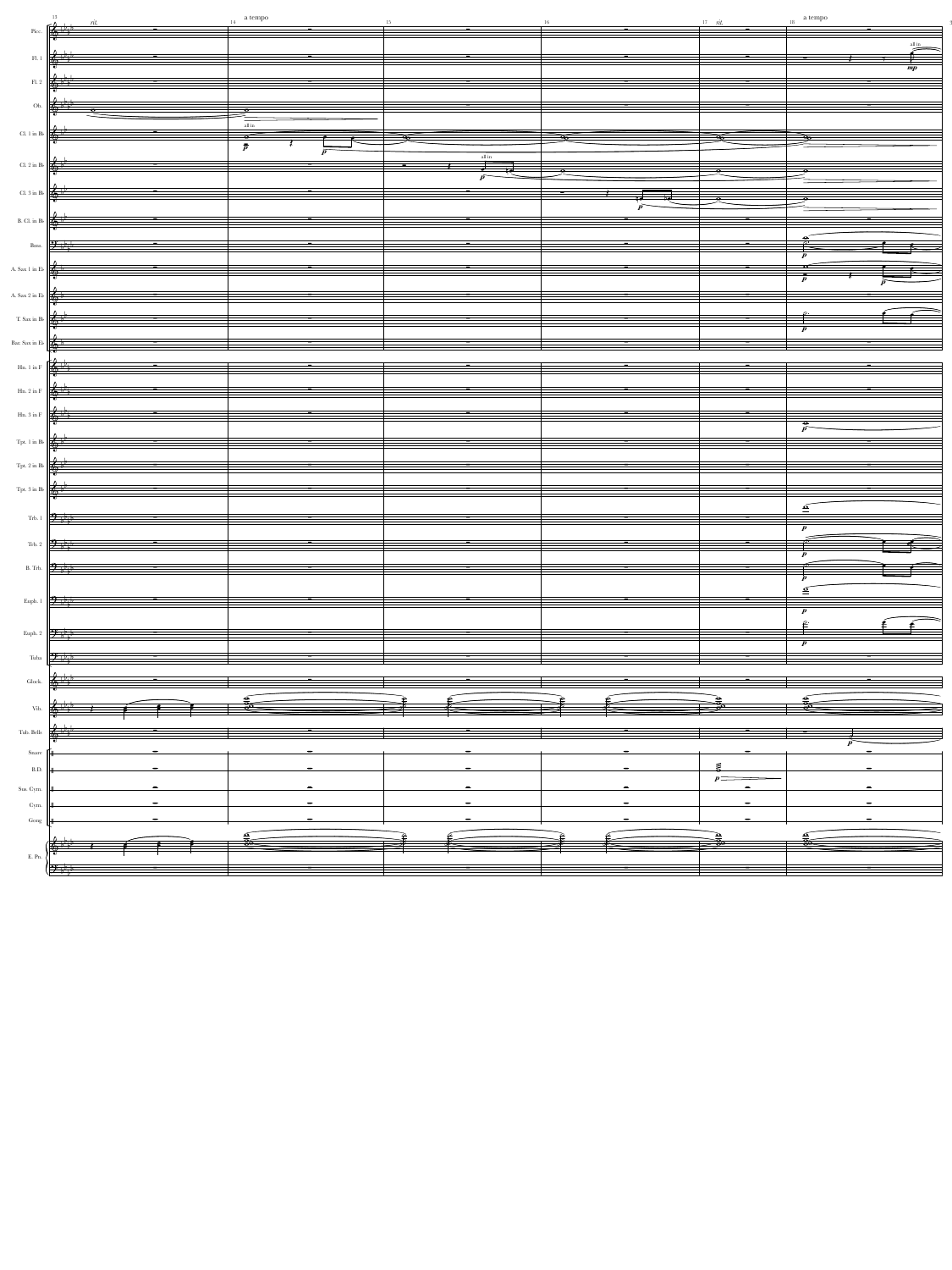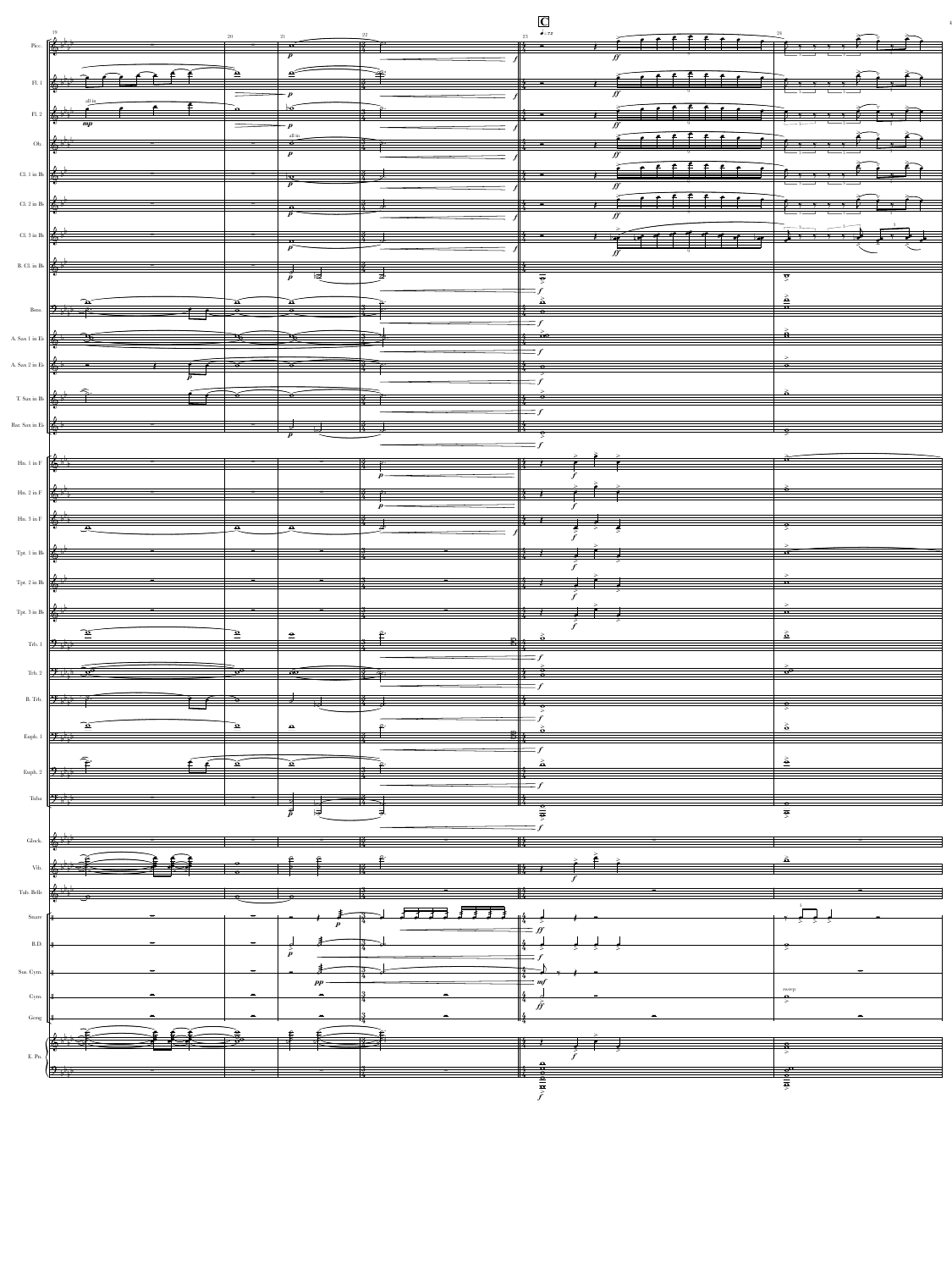| Picc.                                           |                                                                                                                                                    |                                                                |                                                                                                                                                                                                                                                                                                                                                                                                                                                                                                                                                 |                                                                                                                                                                                                                                                                                                                                                                                                                                                                                                                                                                                                                                                           |
|-------------------------------------------------|----------------------------------------------------------------------------------------------------------------------------------------------------|----------------------------------------------------------------|-------------------------------------------------------------------------------------------------------------------------------------------------------------------------------------------------------------------------------------------------------------------------------------------------------------------------------------------------------------------------------------------------------------------------------------------------------------------------------------------------------------------------------------------------|-----------------------------------------------------------------------------------------------------------------------------------------------------------------------------------------------------------------------------------------------------------------------------------------------------------------------------------------------------------------------------------------------------------------------------------------------------------------------------------------------------------------------------------------------------------------------------------------------------------------------------------------------------------|
| Fl. 1                                           |                                                                                                                                                    | $f = f \cdot f$                                                |                                                                                                                                                                                                                                                                                                                                                                                                                                                                                                                                                 | $\!=$                                                                                                                                                                                                                                                                                                                                                                                                                                                                                                                                                                                                                                                     |
| Fl. 2                                           |                                                                                                                                                    |                                                                |                                                                                                                                                                                                                                                                                                                                                                                                                                                                                                                                                 | $\!=$                                                                                                                                                                                                                                                                                                                                                                                                                                                                                                                                                                                                                                                     |
| Ob. $\,$                                        | $\sqrt{2}$                                                                                                                                         |                                                                |                                                                                                                                                                                                                                                                                                                                                                                                                                                                                                                                                 | $\implies$                                                                                                                                                                                                                                                                                                                                                                                                                                                                                                                                                                                                                                                |
| Cl. 1 in $\rm B\bar{\it b}$                     | $F$ ie                                                                                                                                             | f                                                              |                                                                                                                                                                                                                                                                                                                                                                                                                                                                                                                                                 | $\implies$                                                                                                                                                                                                                                                                                                                                                                                                                                                                                                                                                                                                                                                |
| Cl. $2$ in $\rm B\flat$                         | $\mathbb{R}$                                                                                                                                       |                                                                | $\begin{array}{c} \begin{array}{c} \hline \end{array} & \begin{array}{c} \hline \end{array} & \begin{array}{c} \hline \end{array} & \begin{array}{c} \hline \end{array} & \begin{array}{c} \hline \end{array} & \begin{array}{c} \hline \end{array} & \begin{array}{c} \hline \end{array} & \begin{array}{c} \hline \end{array} & \begin{array}{c} \hline \end{array} & \begin{array}{c} \hline \end{array} & \begin{array}{c} \hline \end{array} & \begin{array}{c} \hline \end{array} & \begin{array}{c} \hline \end{array} & \begin{array}{$ | $\,$<br>$\widetilde{\overline{+}}$                                                                                                                                                                                                                                                                                                                                                                                                                                                                                                                                                                                                                        |
| Cl. 3 in $\rm{B\!b}$                            | $\frac{1}{2}$<br>e bleed to ble to ble to<br>, oo oo oo oo oo oo o                                                                                 | $\frac{1}{2}$ and $\frac{1}{2}$                                | $\frac{1}{24444}$                                                                                                                                                                                                                                                                                                                                                                                                                                                                                                                               | $\!=$<br>$\frac{1}{\sqrt{2}}$                                                                                                                                                                                                                                                                                                                                                                                                                                                                                                                                                                                                                             |
| B. Cl. in $\rm B\!\flat$                        | $\frac{1}{2}$<br>bø                                                                                                                                |                                                                |                                                                                                                                                                                                                                                                                                                                                                                                                                                                                                                                                 | ═                                                                                                                                                                                                                                                                                                                                                                                                                                                                                                                                                                                                                                                         |
| Bsns.                                           | $\ddot{\mathbf{e}}$<br>$9 + \frac{1}{2}$<br>$\bullet$                                                                                              | $\sigma$<br>><br>$\hat{\bullet}$<br>$\bullet$                  | $\overline{\overline{\overline{v}}}$<br>$\overline{\mathbf{e}}$<br>><br>$\mathbf{\hat{a}}$<br>$\bullet$<br>$\overline{\bullet}$<br>$\bullet$                                                                                                                                                                                                                                                                                                                                                                                                    | $\frac{1}{2}$<br>$\tilde{\bullet}$<br>$-\mathbf{e}$                                                                                                                                                                                                                                                                                                                                                                                                                                                                                                                                                                                                       |
| A. Sax $1$ in $\operatorname{Eb}$               | $\overrightarrow{b}$ o                                                                                                                             | $\overline{\mathbf{e}}$                                        | -8<br>$-\mathbf{e}$                                                                                                                                                                                                                                                                                                                                                                                                                                                                                                                             | $\overline{v_{\mathbf{O}}\mathbf{o}}$                                                                                                                                                                                                                                                                                                                                                                                                                                                                                                                                                                                                                     |
| A. Sax $2$ in $\operatorname{Eb}$               | $\overline{\bullet}$                                                                                                                               | $\mathbf{o}$                                                   | $\bullet$<br>$\overline{\bullet}$                                                                                                                                                                                                                                                                                                                                                                                                                                                                                                               | $=$<br>$\overline{\bullet}$<br>$=$<br>$\mathbf{r}$                                                                                                                                                                                                                                                                                                                                                                                                                                                                                                                                                                                                        |
| T. Sax in $\rm B\!\flat$                        | $\overline{\mathcal{P}}$<br>$\overline{b}$                                                                                                         | $-\mathbf{o}-$                                                 | $\circ$                                                                                                                                                                                                                                                                                                                                                                                                                                                                                                                                         | $\overline{\bullet}$<br>$=$                                                                                                                                                                                                                                                                                                                                                                                                                                                                                                                                                                                                                               |
| Bar. Sax in $\operatorname{Eb}$                 | $\phi$<br>$\mathbf{c}$                                                                                                                             |                                                                | $\overline{S}$                                                                                                                                                                                                                                                                                                                                                                                                                                                                                                                                  |                                                                                                                                                                                                                                                                                                                                                                                                                                                                                                                                                                                                                                                           |
| Hn. 1 in F<br>Hn. $2$ in $\cal F$               | $6^{b}$<br>$-\mathbf{o}-$                                                                                                                          |                                                                | $\bigoplus_{i=1}^{\infty}$                                                                                                                                                                                                                                                                                                                                                                                                                                                                                                                      | $\qquad \qquad$<br>$\sigma$                                                                                                                                                                                                                                                                                                                                                                                                                                                                                                                                                                                                                               |
| Hn. $3$ in $\rm F$                              | $\rightarrow \infty$<br>$6^{6}$<br>$\frac{1}{2}$                                                                                                   | $\overrightarrow{ }$<br>$\frac{1}{\sqrt{2}}$                   | 麦<br>₹₹<br>$\overline{\mathcal{C}}$                                                                                                                                                                                                                                                                                                                                                                                                                                                                                                             | $\qquad \qquad \overline{\qquad \qquad }$<br>$\overline{\overline{\cdot} }$                                                                                                                                                                                                                                                                                                                                                                                                                                                                                                                                                                               |
| Tpt. 1 in $\rm B\flat$                          | $\overline{\bullet}$                                                                                                                               | $\left  \begin{array}{ccc} 1 & 1 \\ 1 & 1 \end{array} \right $ | $-\mathbf{e}$                                                                                                                                                                                                                                                                                                                                                                                                                                                                                                                                   | $\overline{\bullet}$<br>$\equiv$                                                                                                                                                                                                                                                                                                                                                                                                                                                                                                                                                                                                                          |
| Tpt. $2$ in $\rm B\flat$                        | $\bullet$                                                                                                                                          | $\left  \begin{array}{ccc} 1 & 1 \\ 1 & 1 \end{array} \right $ | $\sim$<br>$\int$                                                                                                                                                                                                                                                                                                                                                                                                                                                                                                                                | $\equiv$                                                                                                                                                                                                                                                                                                                                                                                                                                                                                                                                                                                                                                                  |
| Tpt. 3 in B <sub>b</sub> $\frac{p}{\sqrt{p^2}}$ | $\frac{1}{20}$<br>$\overline{\phantom{1}}$<br>$\delta$                                                                                             | $\frac{>}{\mathbf{o}}$                                         | 看上<br>$\vert \rho \vert$<br>$\sum_{i=1}^{\text{bring out}}$<br>$\frac{>}{\mathbf{e}}$                                                                                                                                                                                                                                                                                                                                                                                                                                                           | $\begin{tabular}{ c c } \hline \quad \quad & \quad \quad & \quad \quad & \quad \quad \\ \hline \quad \quad & \quad \quad & \quad \quad \\ \hline \quad \quad & \quad \quad & \quad \quad \\ \hline \quad \quad & \quad \quad & \quad \quad \\ \hline \quad \quad & \quad \quad & \quad \quad \\ \hline \quad \quad & \quad \quad & \quad \quad \\ \hline \quad \quad & \quad \quad & \quad \quad \\ \hline \quad \quad & \quad \quad & \quad \quad \\ \hline \quad \quad & \quad \quad & \quad \quad \\ \hline \quad \quad & \quad \quad & \quad \quad \\ \hline \quad \quad & \quad \quad & \quad \quad \\ \hline \quad$<br>$\stackrel{>}{\pmb{\alpha}}$ |
|                                                 | Trb. 1 $\frac{1}{12} + \frac{6}{12}$<br>$\overline{\mathbf{8}}$                                                                                    | $\frac{2}{\pm 2}$                                              | $\overline{f\hspace{-0.25em}f}$<br>$\frac{>}{8}$<br>$\frac{1}{\alpha}$                                                                                                                                                                                                                                                                                                                                                                                                                                                                          | $=$<br>$\frac{>}{\frac{1}{\sqrt{2}}\left( \frac{1}{\sqrt{2}}\right) }$                                                                                                                                                                                                                                                                                                                                                                                                                                                                                                                                                                                    |
|                                                 | Trb. 2 $\frac{1}{\sqrt{2}} \frac{1}{\sqrt{2}} \frac{1}{\sqrt{2}}$<br>B. Trb. $\frac{1}{\sqrt{2} + \frac{1}{\sqrt{2}}}$<br>$\overline{\phantom{a}}$ |                                                                |                                                                                                                                                                                                                                                                                                                                                                                                                                                                                                                                                 | $\qquad \qquad \Longrightarrow$                                                                                                                                                                                                                                                                                                                                                                                                                                                                                                                                                                                                                           |
|                                                 | $\flat\stackrel{>}{\bullet}$<br>Euph. 1 $\frac{1}{12}$ $\frac{1}{2}$ $\frac{1}{2}$                                                                 | $\mathbf{S}$<br>$\delta$                                       | $\mathbf{S}$<br>$\mathbf{\hat{S}}$<br>bring out<br>$\stackrel{\scriptstyle >}{\underline{\textstyle \bullet}}$<br>$\mathbf{\hat{a}}$                                                                                                                                                                                                                                                                                                                                                                                                            | $\begin{array}{c}\n\overline{\phantom{0}}\uparrow\overline{\phantom{0}}\downarrow\overline{\phantom{0}}\downarrow\overline{\phantom{0}}\downarrow\overline{\phantom{0}}\downarrow\overline{\phantom{0}}\downarrow\overline{\phantom{0}}\downarrow\overline{\phantom{0}}\downarrow\overline{\phantom{0}}\downarrow\overline{\phantom{0}}\downarrow\overline{\phantom{0}}\downarrow\overline{\phantom{0}}\downarrow\overline{\phantom{0}}\downarrow\overline{\phantom{0}}\downarrow\overline{\phantom{0}}\downarrow\overline{\phantom{0}}\downarrow\overline{\phantom{0}}\downarrow\overline{\phantom{0$<br>$\stackrel{>}{\bm{\hat \alpha}}$                |
|                                                 | $\hat{\mathbf{a}}$<br>$\geq$<br>$\frac{1}{2}$                                                                                                      | $\frac{>}{\mathbf{e}}$                                         | $f\hspace{-0.1cm}f$<br>$\stackrel{\scriptstyle >}{\scriptstyle \bullet}$<br>$\mathbf{\hat{a}}$                                                                                                                                                                                                                                                                                                                                                                                                                                                  | $\qquad \qquad \Longrightarrow$<br>$\mathbf{\hat{\Omega}}$                                                                                                                                                                                                                                                                                                                                                                                                                                                                                                                                                                                                |
| Euph. 2 $\frac{1}{\sqrt{2}}$                    | ╼<br>Tuba $\frac{\frac{1}{2} + \frac{1}{2} + \frac{1}{2}}{\frac{1}{2} + \frac{1}{2}}$<br>$\overline{\phantom{a}}$                                  |                                                                |                                                                                                                                                                                                                                                                                                                                                                                                                                                                                                                                                 | $\qquad \qquad \Longrightarrow$                                                                                                                                                                                                                                                                                                                                                                                                                                                                                                                                                                                                                           |
|                                                 | <b>Harris</b>                                                                                                                                      | $\frac{1}{\phi}$                                               | $\frac{\mathbf{a}}{\mathbf{b}}$<br>$\overline{\bullet}$                                                                                                                                                                                                                                                                                                                                                                                                                                                                                         | $\frac{\overline{\mathbf{p}}}{\overline{\mathbf{p}}}\overline{\mathbf{p}}$                                                                                                                                                                                                                                                                                                                                                                                                                                                                                                                                                                                |
| ${\rm Glock}.$<br>$\ensuremath{\text{Vib.}}$    | $8+1$<br>$b\delta$<br>$6 + b$                                                                                                                      |                                                                | $\geq$<br>▆                                                                                                                                                                                                                                                                                                                                                                                                                                                                                                                                     | --<br>$\frac{b\delta}{c}$                                                                                                                                                                                                                                                                                                                                                                                                                                                                                                                                                                                                                                 |
|                                                 | $\Box p_1$                                                                                                                                         |                                                                |                                                                                                                                                                                                                                                                                                                                                                                                                                                                                                                                                 |                                                                                                                                                                                                                                                                                                                                                                                                                                                                                                                                                                                                                                                           |

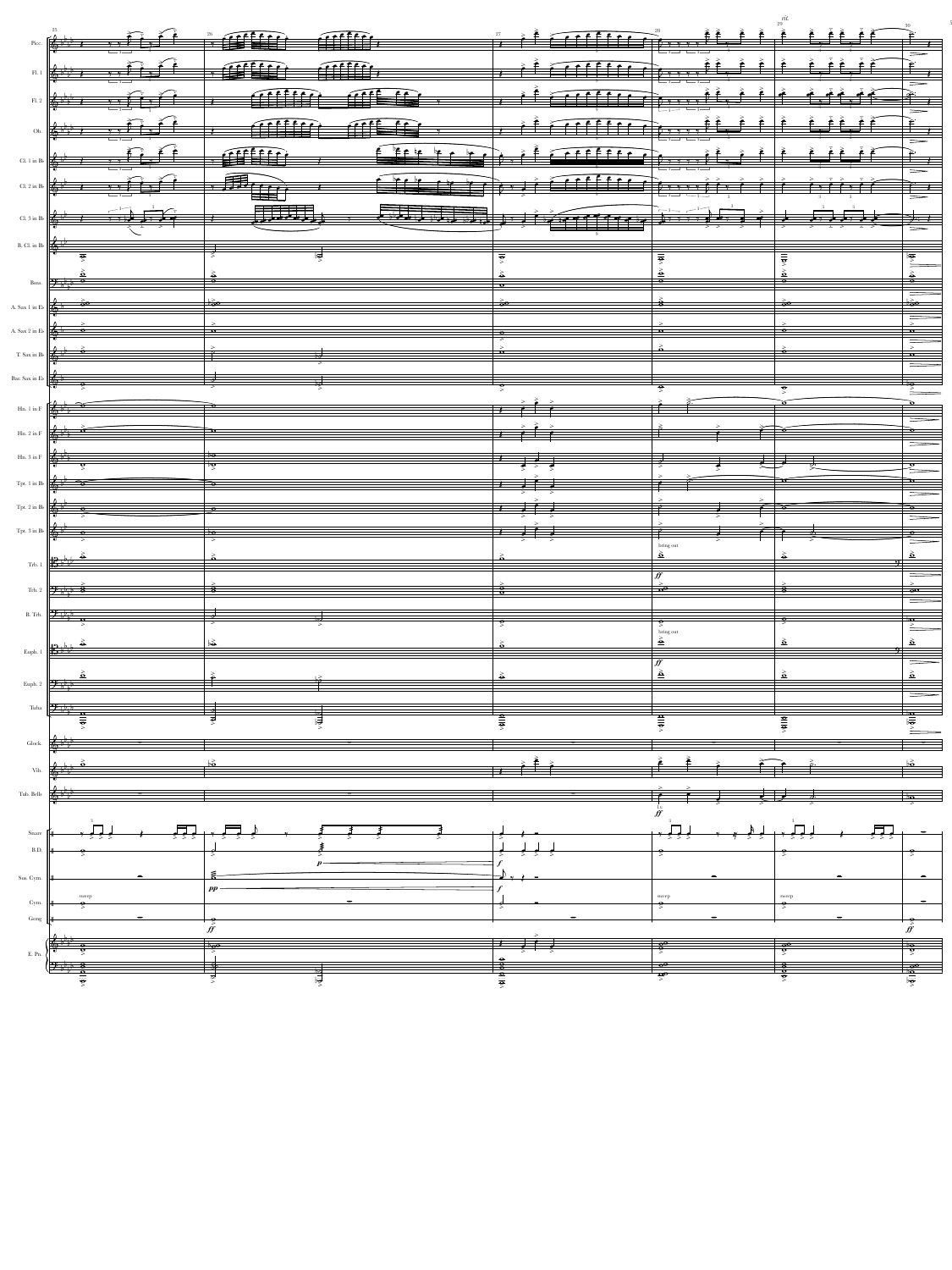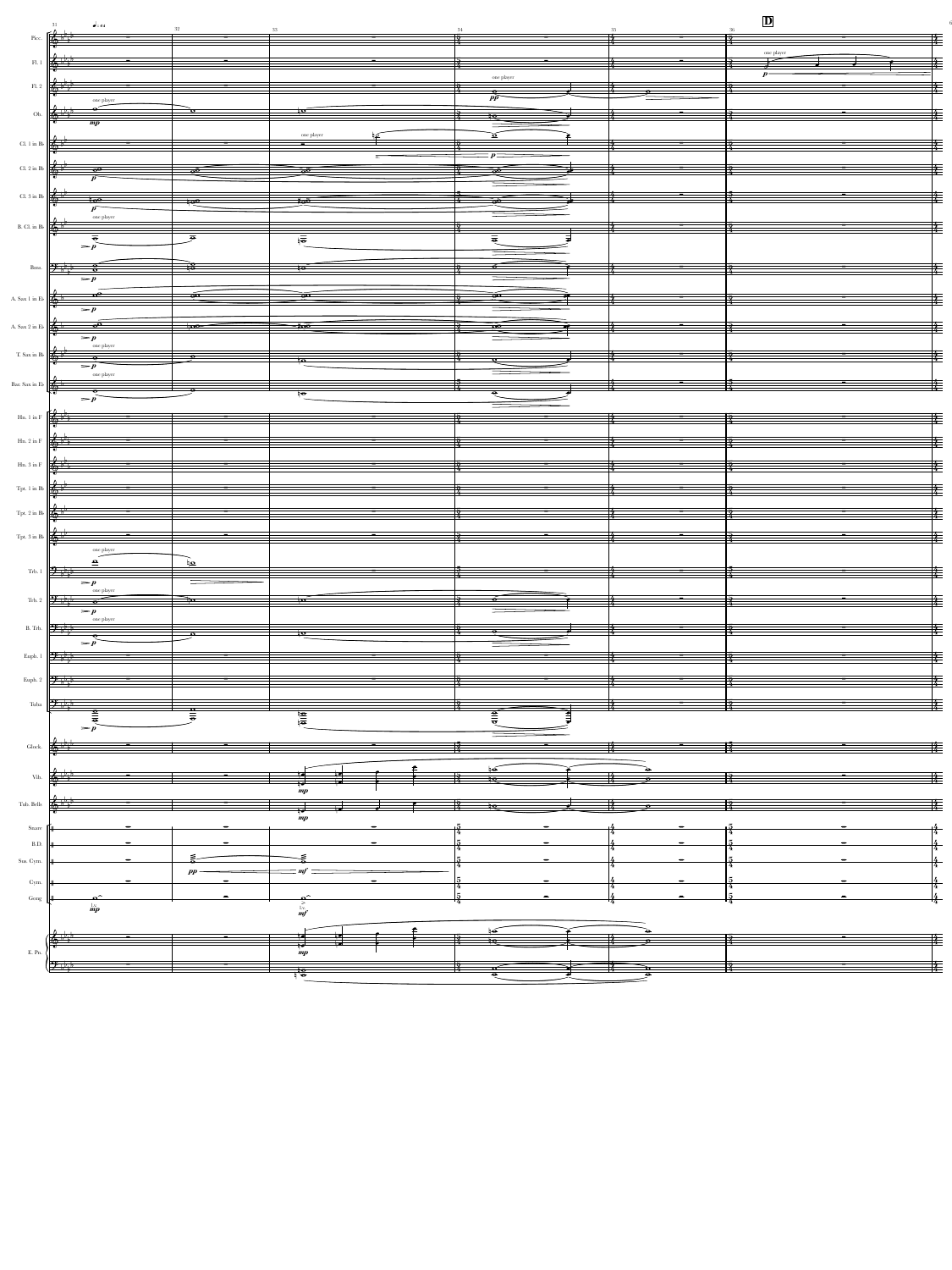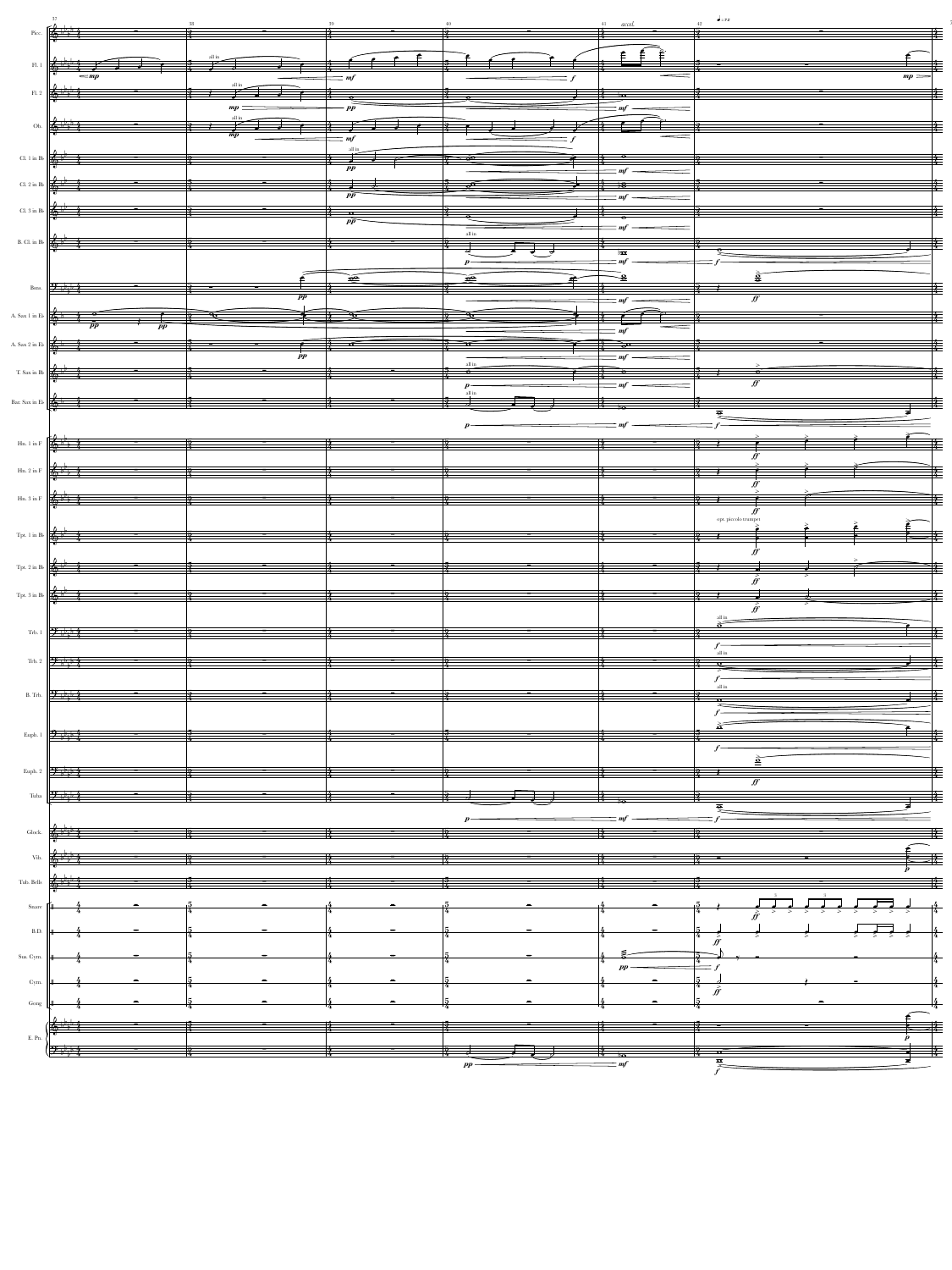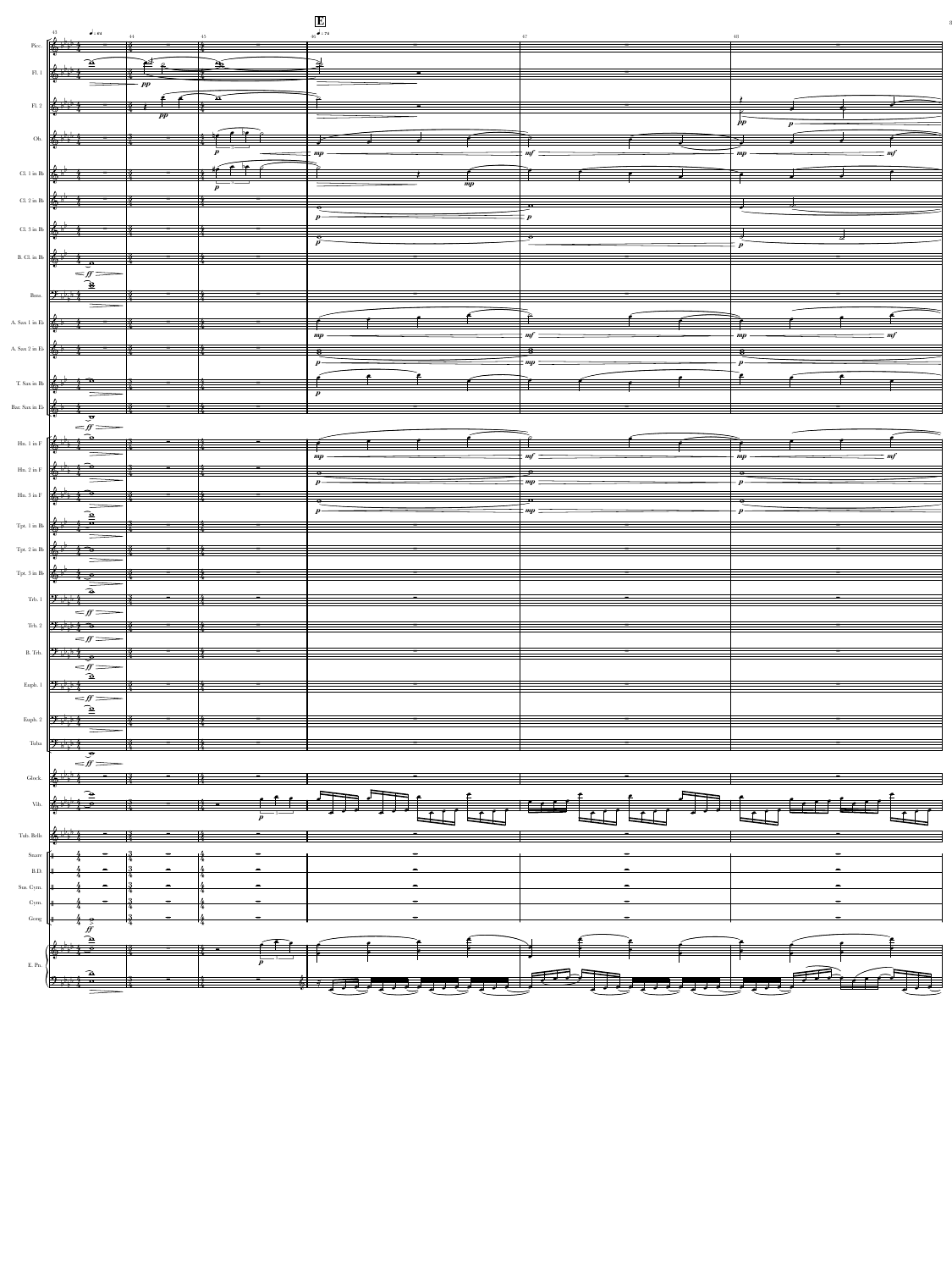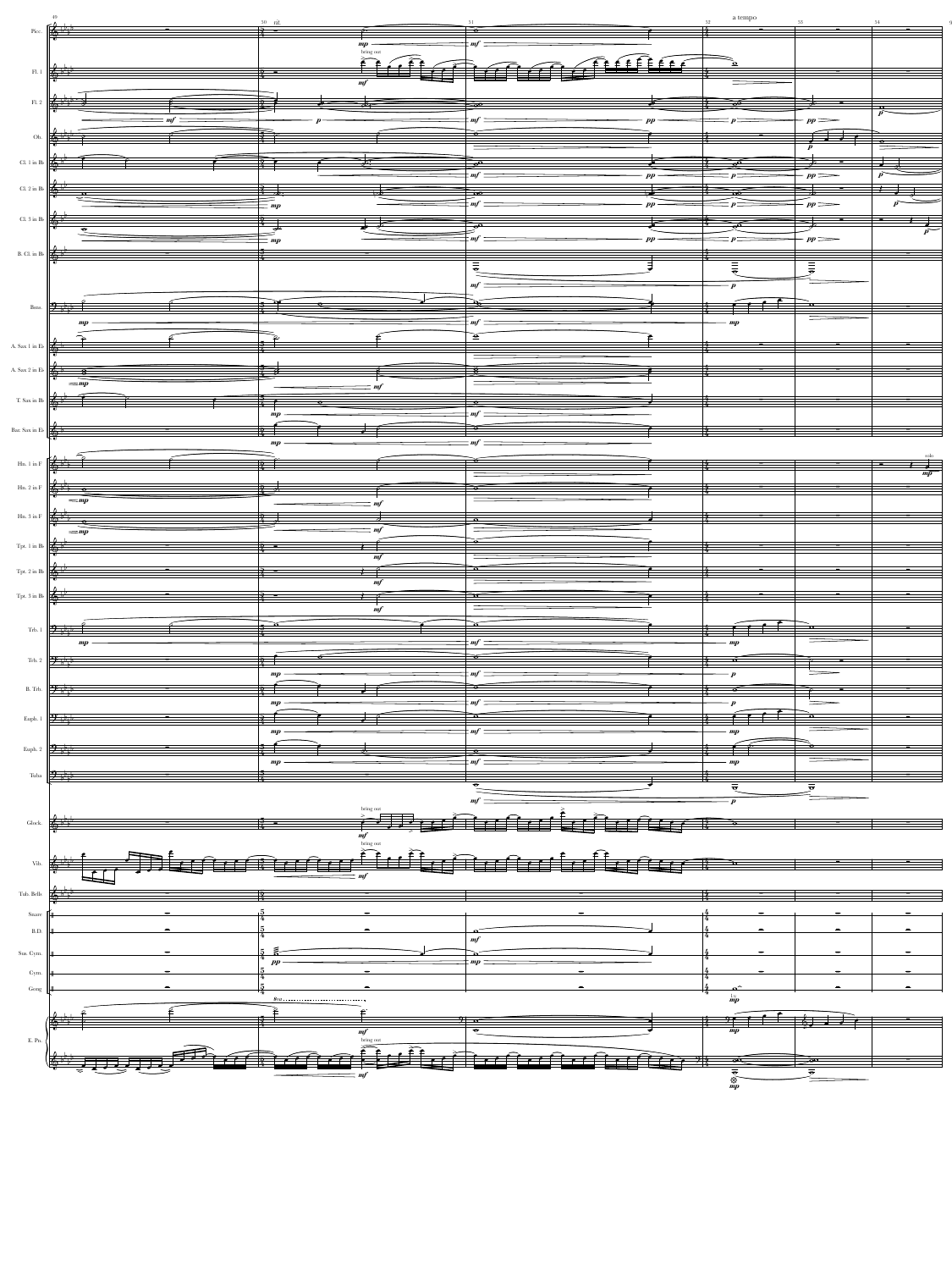

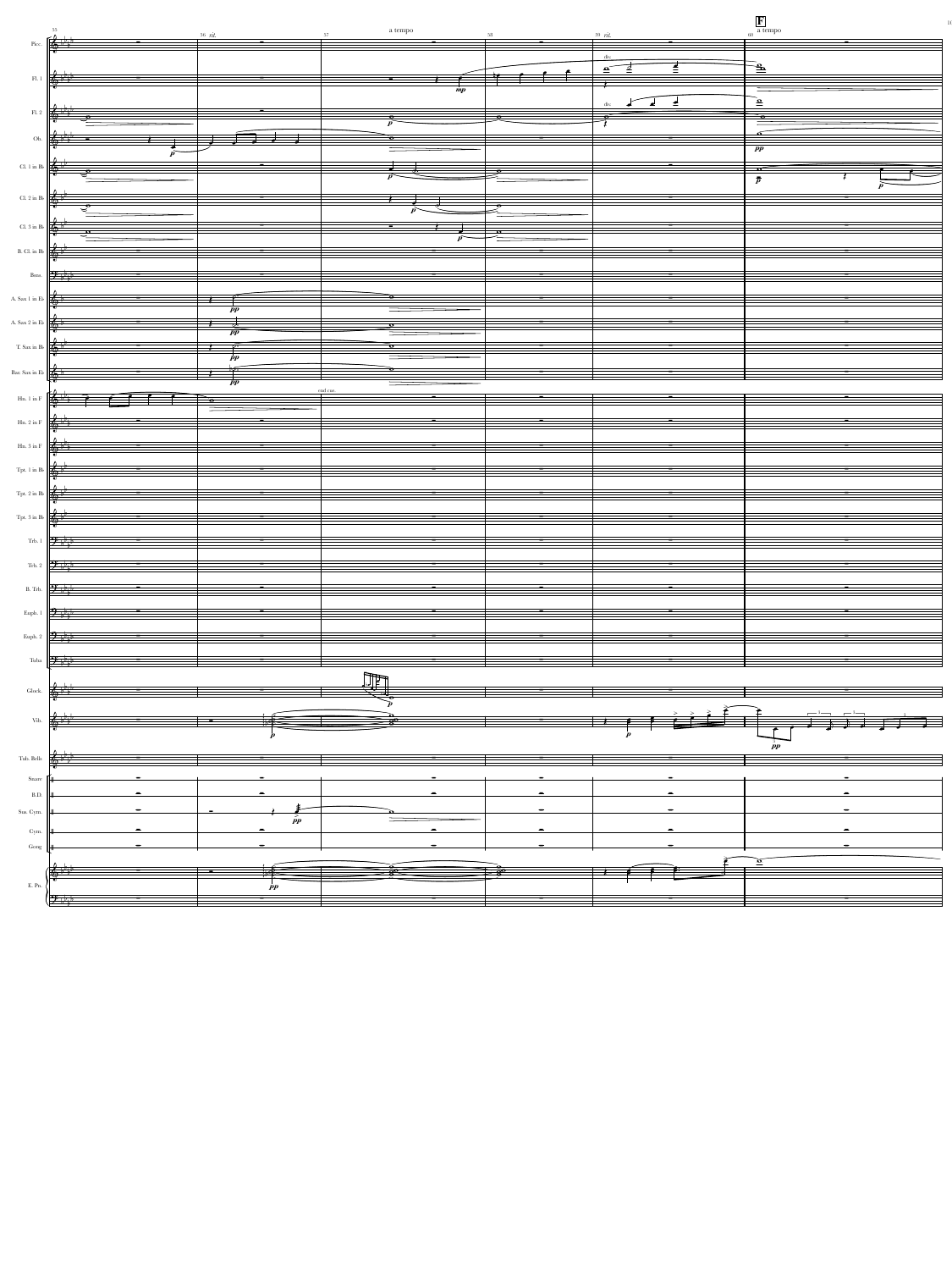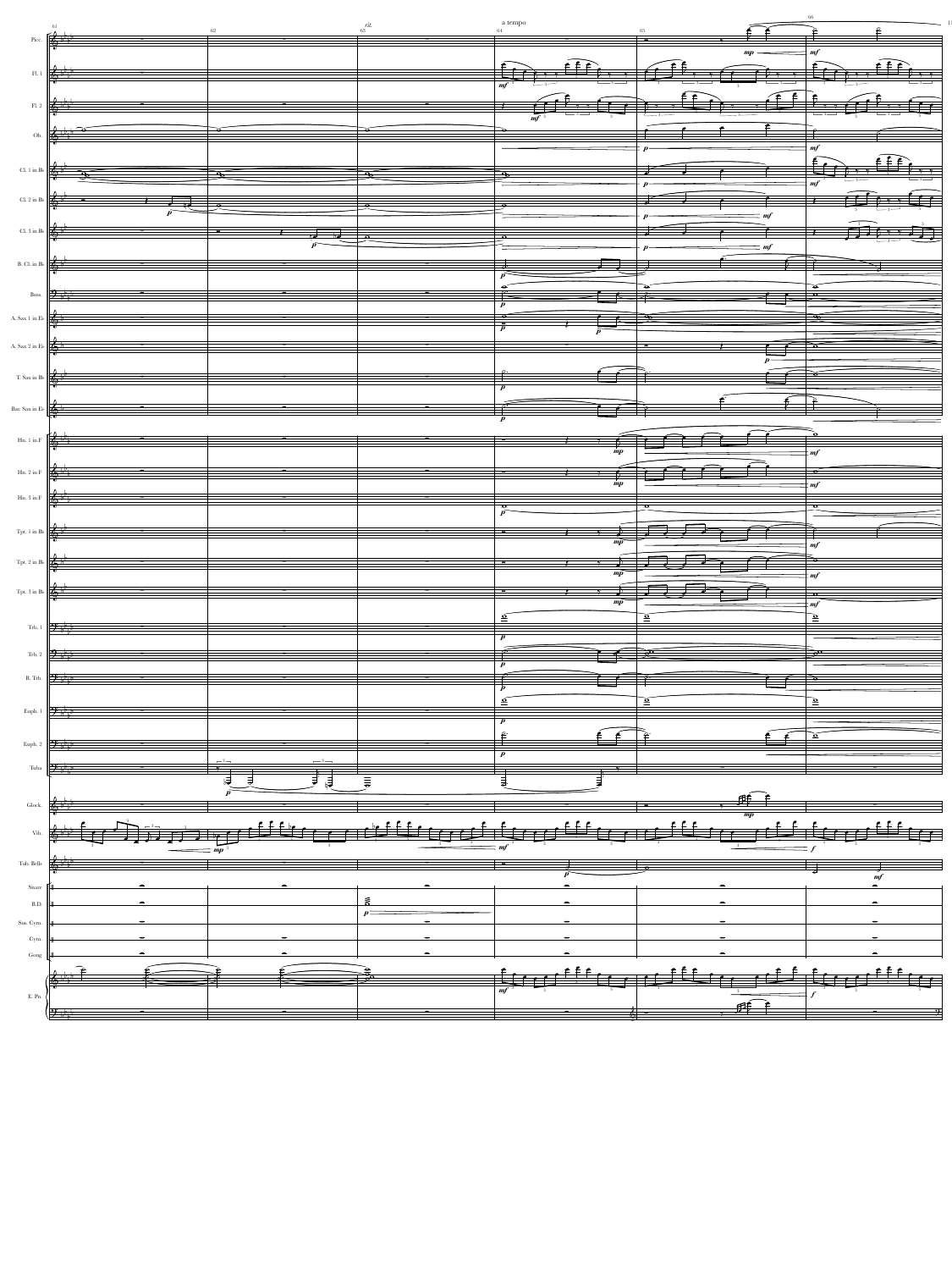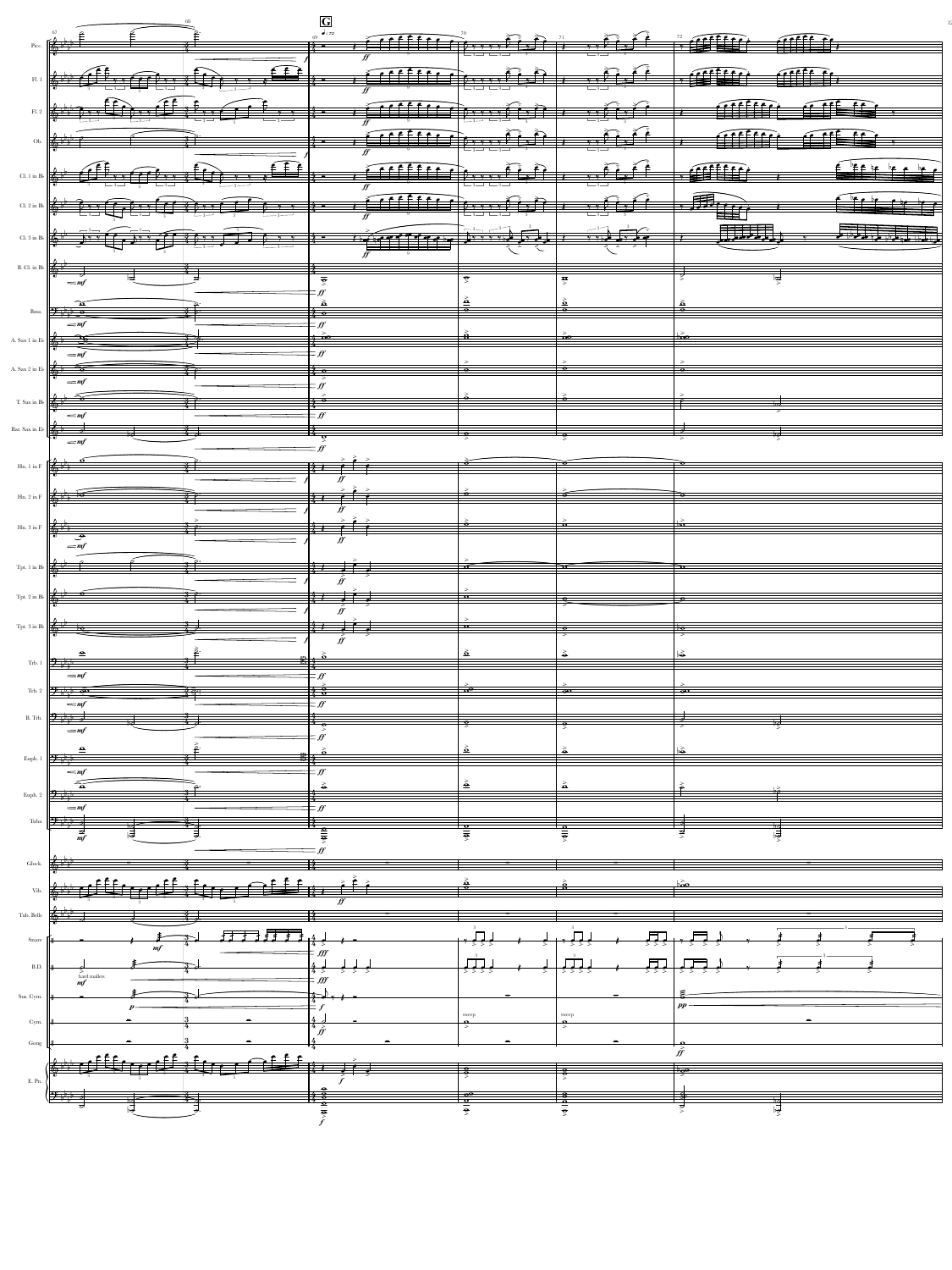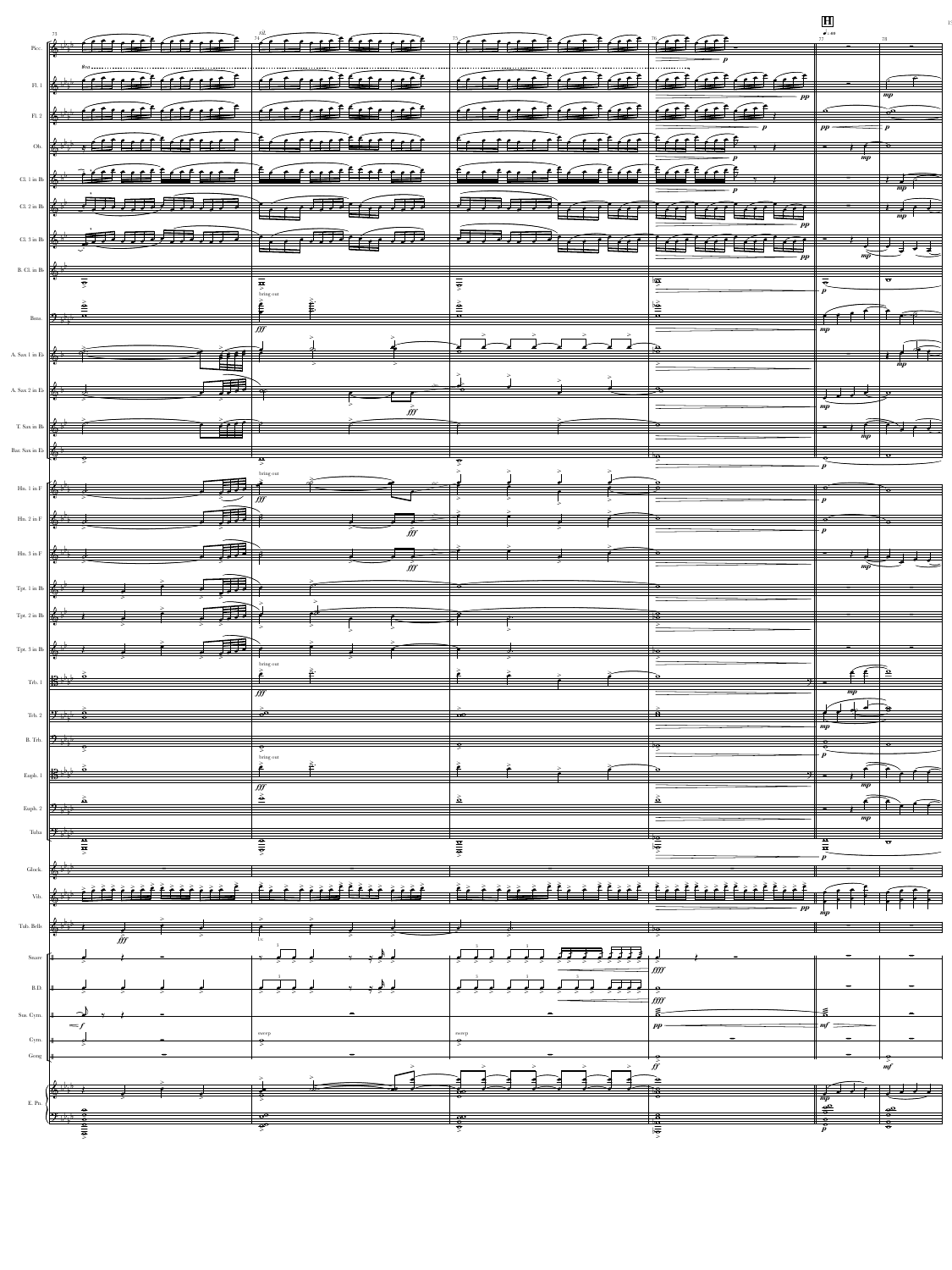